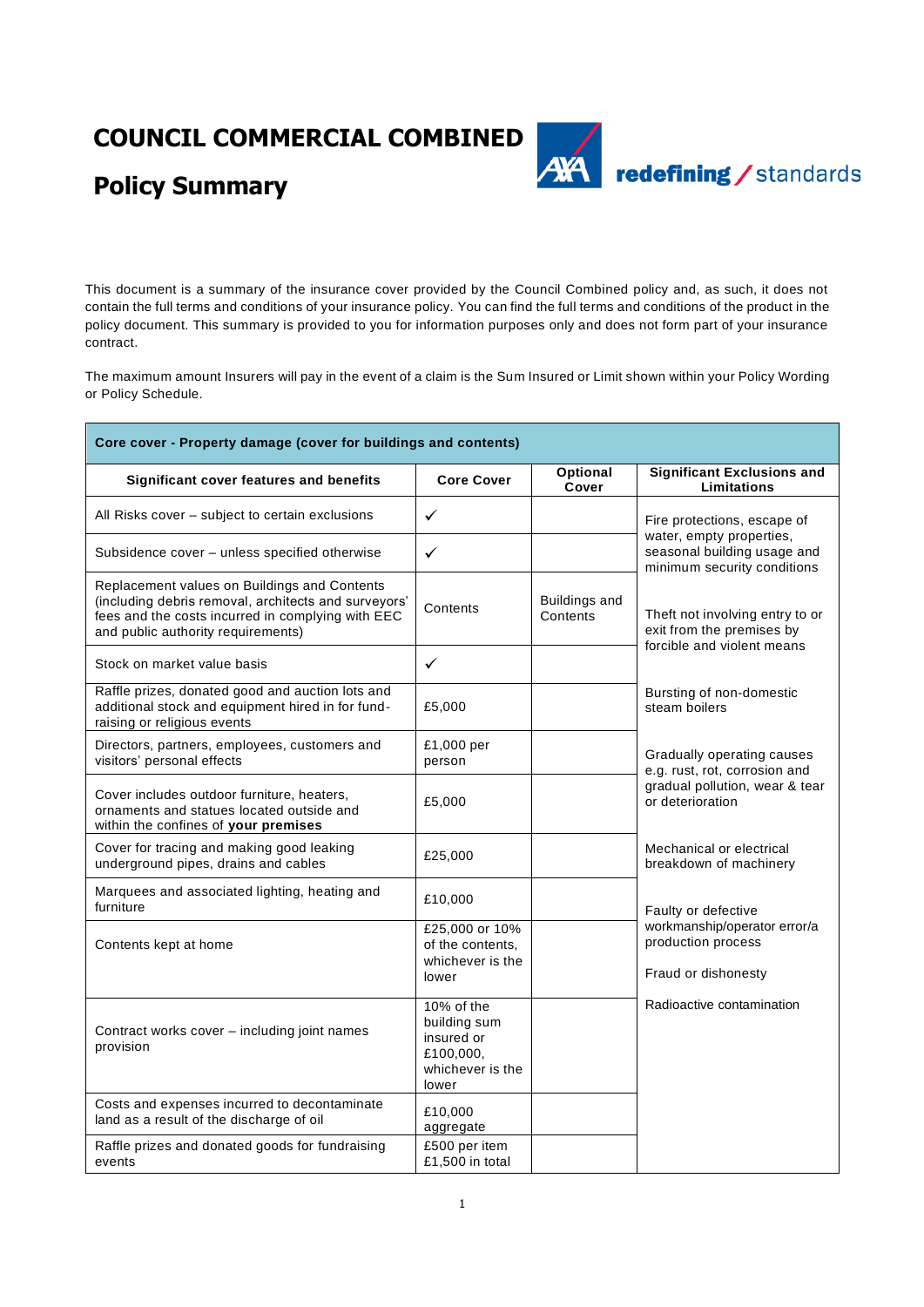| Automatic cover for newly acquired or built buildings<br>and extensions/additions/improvements to existing<br>buildings and/or machinery                                                                              | 10% of the<br>declared values<br>up to £500,000                                                                                                               | Inclusion of<br><b>Buildings</b> | You must give particulars as<br>soon as practicable and pay<br>any additional premium that<br>may be due |
|-----------------------------------------------------------------------------------------------------------------------------------------------------------------------------------------------------------------------|---------------------------------------------------------------------------------------------------------------------------------------------------------------|----------------------------------|----------------------------------------------------------------------------------------------------------|
| Environmental Protection rebuilding costs                                                                                                                                                                             | 10% of the<br>buildings<br>declared value                                                                                                                     |                                  |                                                                                                          |
| Cover for stock and contents extended to include<br>cover at fund raising events                                                                                                                                      | £5,000                                                                                                                                                        |                                  | Events must be less than 7<br>days duration and take place<br>within the European Economic<br>Area       |
| Bequeathed property - cover for buildings and/or<br>contents                                                                                                                                                          | Buildings - 10%<br>or £100,000 of<br>the building sum<br>insured,<br>whichever is the<br>lower.<br>Contents<br>£10,000 any one<br>item up to<br>£25,000 total |                                  | You must give particulars as<br>soon as practicable and pay<br>any additional premium that<br>may be due |
| The motor vehicle excess and reduction in No Claims<br>Discount payable by a councillor, trustee or employee<br>of yours as a result of an accident involving a motor<br>vehicle in connection with Council business. | Included                                                                                                                                                      |                                  | Cover is only while the vehicle<br>is being used on council<br>business                                  |
| Loss of freezer contents due to change in temperature<br>or escape of refrigerant/fumes                                                                                                                               | £5,000                                                                                                                                                        |                                  | Where the cold chamber is<br>over 10 years old you will pay<br>the first 20%                             |
| Loss of metered water                                                                                                                                                                                                 | £25,000<br>aggregate                                                                                                                                          |                                  | Repairs must be completed<br>within 30 days of discovery                                                 |
| Loss or damage to stock and contents whilst at<br>exhibitions                                                                                                                                                         | £25,000 or 10%<br>of contents.<br>whichever is the<br>lower                                                                                                   |                                  | At exhibitions in Great Britain,<br>Northern Ireland, Channel<br>Islands or the Isle of Man              |
| Replacement locks and keys following theft                                                                                                                                                                            | £10,000                                                                                                                                                       |                                  |                                                                                                          |
| Accidental breakage of fixed glass and sanitaryware                                                                                                                                                                   | £10,000                                                                                                                                                       |                                  | Inner limits apply to extensions<br>of cover                                                             |
| Use of electricity gas or water by persons taking<br>unauthorised possession of the Premises                                                                                                                          | £5,000 ay one<br>claim                                                                                                                                        |                                  | Premises must be inspected<br>weekly by the insured                                                      |
| Theft damage to buildings                                                                                                                                                                                             | $\checkmark$                                                                                                                                                  |                                  |                                                                                                          |
| Terrorism                                                                                                                                                                                                             |                                                                                                                                                               | ✓                                |                                                                                                          |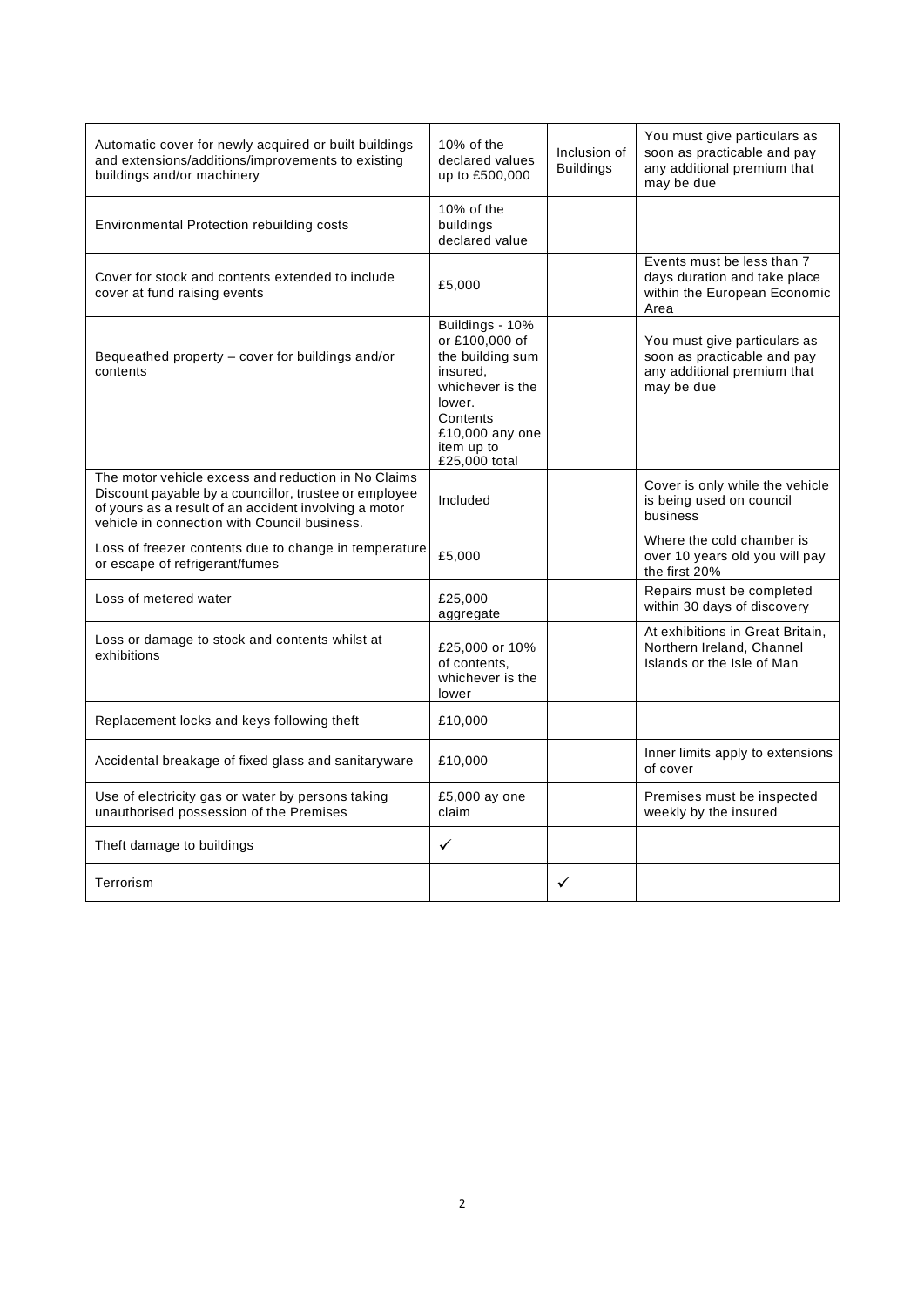| <b>Business Interruption</b>                                                                                                                                                                                                                            |                                         |                               |                                                                                                                                                                               |  |  |
|---------------------------------------------------------------------------------------------------------------------------------------------------------------------------------------------------------------------------------------------------------|-----------------------------------------|-------------------------------|-------------------------------------------------------------------------------------------------------------------------------------------------------------------------------|--|--|
| <b>Cover Features and Benefits</b>                                                                                                                                                                                                                      | <b>Core Cover</b>                       | <b>Optional</b><br>Cover      | <b>Significant Exclusions and</b><br>Limitations                                                                                                                              |  |  |
| Loss of business income resulting from damage<br>covered under Property section                                                                                                                                                                         | ✓                                       |                               | Fire precautions and minimum<br>security conditions<br>Theft not involving entry to or<br>exit from the Premises by<br>forcible and violent means<br>Bursting of non-domestic |  |  |
| Loss of income as a result of damage at suppliers<br>or customers premises                                                                                                                                                                              | £100,000                                |                               | steam boilers<br>Gradually operating causes<br>e.g. rust, rot, corrosion and<br>gradual pollution<br>Mechanical or electrical<br>breakdown of machinery                       |  |  |
| Loss of income as a result of damage at Public<br>Utility Suppliers premises or more than 8 hours                                                                                                                                                       | ✓                                       |                               |                                                                                                                                                                               |  |  |
| Loss of income resulting from prevention of access<br>to premises as a result of damage to other premises<br>in the vicinity                                                                                                                            | ✓                                       |                               | Within 1-mile radius of the<br>Premises<br>Deliberate act of an authority                                                                                                     |  |  |
| Loss of income as a result of specified human<br>disease being manifested within a 25-mile radius of<br>the premises and murder, suicide, food poisoning,<br>vermin or pests in the premises and closure of the<br>premises due to defective sanitation | $\checkmark$                            |                               | Within 25-mile radius of the<br>Premises                                                                                                                                      |  |  |
| Expense you incur in replacing your key personnel<br>following their illness of accidental bodily injury                                                                                                                                                | £250 per week<br>to a maximum<br>£2,500 | Increased<br>limits available |                                                                                                                                                                               |  |  |
| Terrorism                                                                                                                                                                                                                                               |                                         | $\checkmark$                  |                                                                                                                                                                               |  |  |

| Money and personal assault                                                                                                                                                                                                                                                                    |                                                               |                   |                                                                                                                                                                                                                                                                        |  |
|-----------------------------------------------------------------------------------------------------------------------------------------------------------------------------------------------------------------------------------------------------------------------------------------------|---------------------------------------------------------------|-------------------|------------------------------------------------------------------------------------------------------------------------------------------------------------------------------------------------------------------------------------------------------------------------|--|
| <b>Cover Features and Benefits</b>                                                                                                                                                                                                                                                            | Core                                                          | Optional<br>Cover | <b>Significant Exclusions and</b><br>Limitations                                                                                                                                                                                                                       |  |
| Assault to employees following robbery or<br>attempted robbery:<br>- Death<br>- Total loss or permanent and total loss of use of<br>one or more limbs or eyes<br>- Temporary total disablement<br>- Medical expenses<br>- Professional counselling<br>- Damaged clothing and personal effects | £15,000<br>£15,000<br>£100 per week<br>£250<br>£500<br>£1,000 |                   | Age limits $21 - 90$<br>Any Death, Total loss or<br>permanent and total loss of use of<br>one or more limbs or eyes, Medical<br><b>Expenses and Professional</b><br>counselling must occur within 2<br>years of date of the event giving<br>rise to the bodily injury. |  |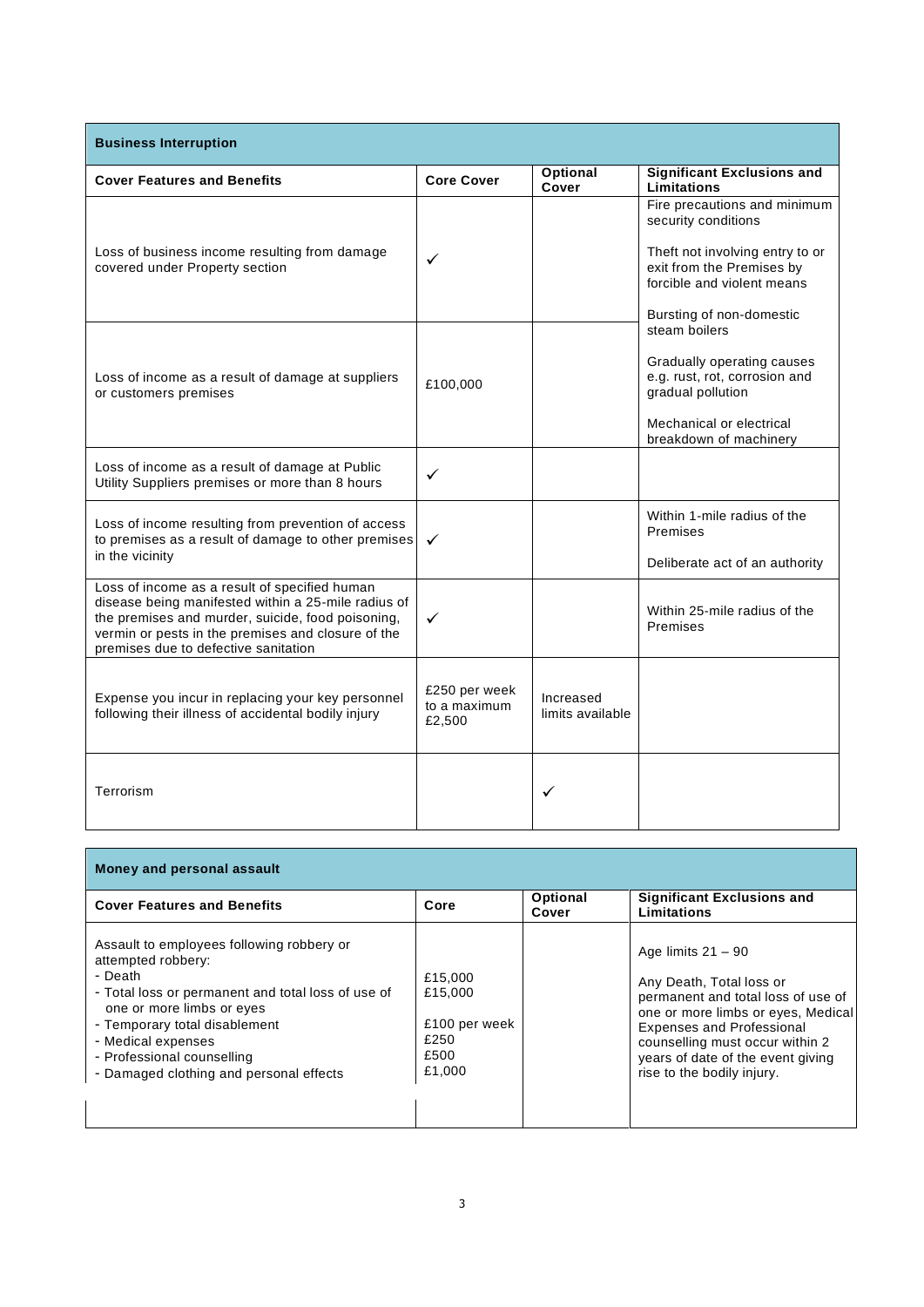| <b>Group personal accident</b>                                                                                                                                                     |                   |                          |                                                                           |  |
|------------------------------------------------------------------------------------------------------------------------------------------------------------------------------------|-------------------|--------------------------|---------------------------------------------------------------------------|--|
| <b>Cover Features and Benefits</b>                                                                                                                                                 | <b>Core Cover</b> | <b>Optional</b><br>Cover | <b>Significant Exclusions and</b><br>Limitations                          |  |
| A capital benefit following death or permanent<br>disablement of your councillors, trustees,<br>employees or volunteers.<br>Or a weekly benefit following temporary<br>disablement |                   |                          | Age limits $16 - 90$ .<br>Pre-existing conditions.<br>Hazardous pursuits. |  |

| <b>Employers Liability</b>                         |                   |                   |                                                               |  |
|----------------------------------------------------|-------------------|-------------------|---------------------------------------------------------------|--|
| <b>Cover Features and Benefits</b>                 | <b>Core Cover</b> | Optional<br>Cover | <b>Significant Exclusions and</b><br>Limitations              |  |
|                                                    |                   |                   | Fines and penalties                                           |  |
| <b>Employers Liability</b><br>and associated costs | £10,000,000       |                   | Liability for which compulsory<br>motor insurance is required |  |
|                                                    |                   |                   | Terrorism limit £5,000,000                                    |  |

 $\overline{\phantom{a}}$ 

| <b>Public and Products Liability</b>                                                                                                                                    |                   |                          |                                                                                                       |  |
|-------------------------------------------------------------------------------------------------------------------------------------------------------------------------|-------------------|--------------------------|-------------------------------------------------------------------------------------------------------|--|
| <b>Cover Features and Benefits</b>                                                                                                                                      | <b>Core Cover</b> | <b>Optional</b><br>Cover | <b>Significant Exclusions and</b><br>Limitations                                                      |  |
| <b>Public Liability</b><br>and associated costs                                                                                                                         | £10,000,000       |                          | Fines and penalties<br>Liability for which compulsory<br>motor insurance is required                  |  |
| Indemnity to hirer                                                                                                                                                      | £5,000,000        |                          | Liability assumed by agreement                                                                        |  |
| Personal Liability whilst abroad on business                                                                                                                            | ✓                 |                          | Gradual pollution                                                                                     |  |
| Indemnity to Principal                                                                                                                                                  | ✓                 |                          | Damage to property in your<br>custody, other than leased or                                           |  |
| Manslaughter costs and Safety Legislation costs                                                                                                                         | ✓                 |                          | rented premises                                                                                       |  |
| Data Protection Act cover                                                                                                                                               | £1,000,000        |                          | Cost of remedying defects in<br>products supplied                                                     |  |
| <b>Compensation for Court Attendance</b>                                                                                                                                | £500 per day      |                          | Products knowingly<br>- exported to USA and Canada<br>- will be supplied for use in or on<br>aircraft |  |
| <b>Motor Contingent Liability</b>                                                                                                                                       | ✓                 |                          | Work on aircraft/watercraft or at<br>airports in areas with aircraft                                  |  |
| Abuse cover - cover for bodily injury or personal<br>injury as a result of abuse. Cover applies for<br>claims during the policy period or within 7 days<br>after expiry | £2,000,000        |                          | access<br>Use of heat away from the<br>insured's Premises precautions                                 |  |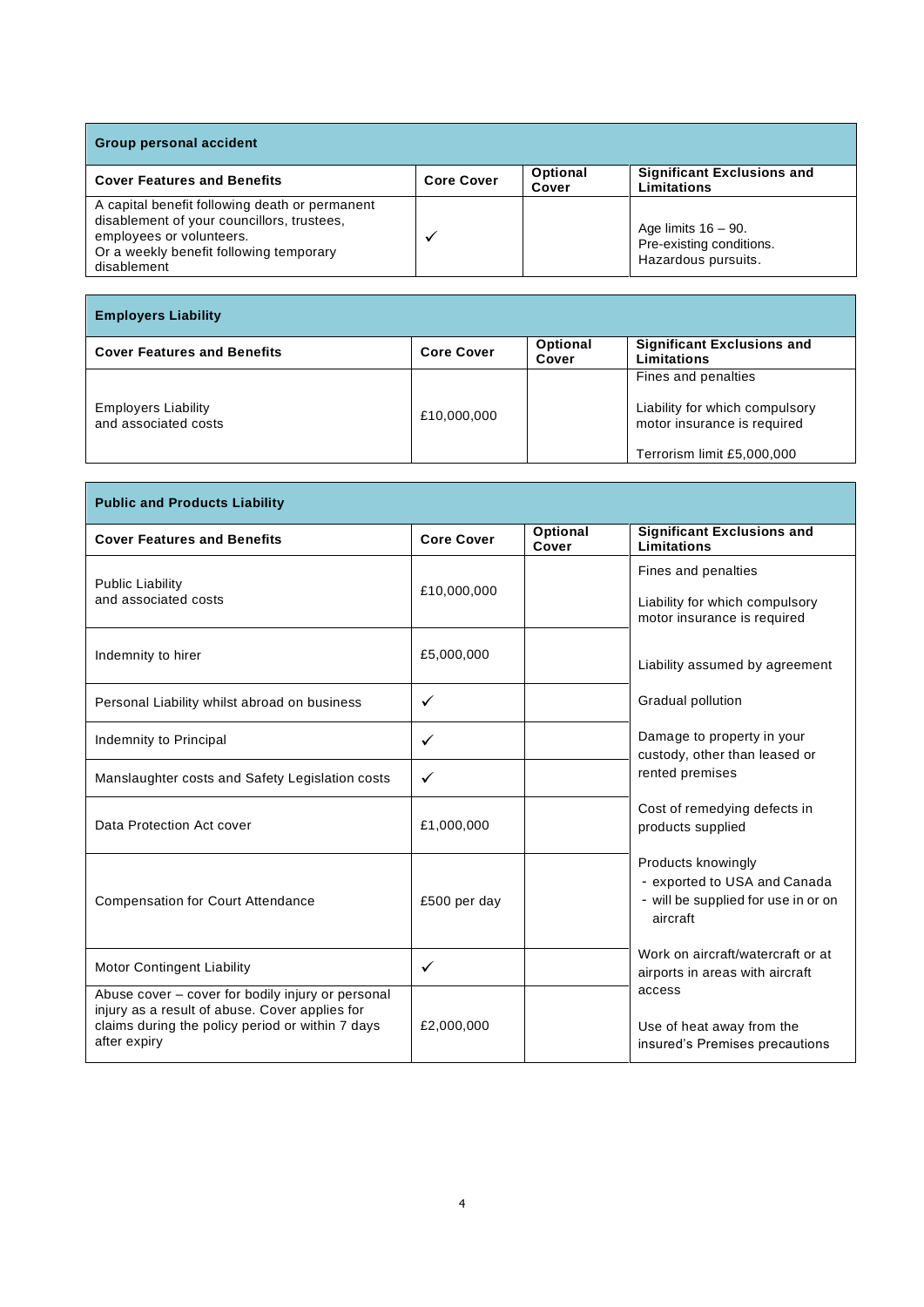| <b>Products Liability</b><br>and associated costs                                                              | £10,000,000<br>per period of<br>insurance | Punitive exemplary aggravated<br>additional compensatory damages<br>awarded in USA and Canada<br>Fear of exposure to asbestos<br>Conditions apply to firework<br>displays, fund raising events and<br>playgrounds and amusement<br>devices |
|----------------------------------------------------------------------------------------------------------------|-------------------------------------------|--------------------------------------------------------------------------------------------------------------------------------------------------------------------------------------------------------------------------------------------|
| Libel and Slander cover. Cover applies for claims<br>during the policy period or within 7 days after<br>expiry | £500,000                                  | We will not cover the first 10% or<br>£1,000 of each and every claim<br>(whichever is the greater)                                                                                                                                         |
| Legionellosis                                                                                                  | ✓                                         | Subject to precautions condition                                                                                                                                                                                                           |
| Environmental Clean Up costs                                                                                   | £1,000,000                                | In any one period of insurance                                                                                                                                                                                                             |

| <b>Selected All Risks</b>                                  |                                            |                            |                                                                                              |  |
|------------------------------------------------------------|--------------------------------------------|----------------------------|----------------------------------------------------------------------------------------------|--|
| <b>Cover Features and Benefits</b>                         | <b>Standard</b><br>Cover                   | Optional<br>Cover          | <b>Significant Exclusions and</b><br>Limitations                                             |  |
|                                                            |                                            |                            | Theft from a vehicle unless the<br>vehicle is securely locked                                |  |
| All Risks on your portable equipment anywhere in<br>the EU | £5,000 for<br><b>Business</b><br>Equipment | Can extend to<br>worldwide | Theft from your own premises not<br>involving entry or exit by forcible<br>and violent means |  |
| Terrorism                                                  |                                            | ✓                          |                                                                                              |  |

÷,

Г

| <b>Officers liability</b>                                                                                                                               |            |                          |                                                                                             |  |
|---------------------------------------------------------------------------------------------------------------------------------------------------------|------------|--------------------------|---------------------------------------------------------------------------------------------|--|
| <b>Cover Features and Benefits</b>                                                                                                                      | Core cover | <b>Optional</b><br>Cover | <b>Significant Exclusions and</b><br><b>Limitations - Refer Policy</b><br><b>Exclusions</b> |  |
| Claims brought against your trustees,<br>directors, officers and members for errors<br>arising from the performance of their duties<br>in that capacity | £500,000   |                          | Deliberate or dishonest acts.<br>Claims concerning defined benefit<br>pension schemes.      |  |

| <b>Employment practices liability</b>                                                                                                                                  |            |                          |                                                                                                                           |  |
|------------------------------------------------------------------------------------------------------------------------------------------------------------------------|------------|--------------------------|---------------------------------------------------------------------------------------------------------------------------|--|
| <b>Cover Features and Benefits</b>                                                                                                                                     | Core cover | <b>Optional</b><br>Cover | <b>Significant Exclusions and</b><br><b>Limitations - Refer Policy</b><br><b>Exclusions</b>                               |  |
| Claims brought against your trustees,<br>directors, officers and members for claims<br>arising from an employed person alleging<br>an employment practice wrongful act | £500,000   |                          | Deliberate or dishonest acts.<br>Claims concerning defined benefit<br>pension schemes.<br>Contractual payments exclusion. |  |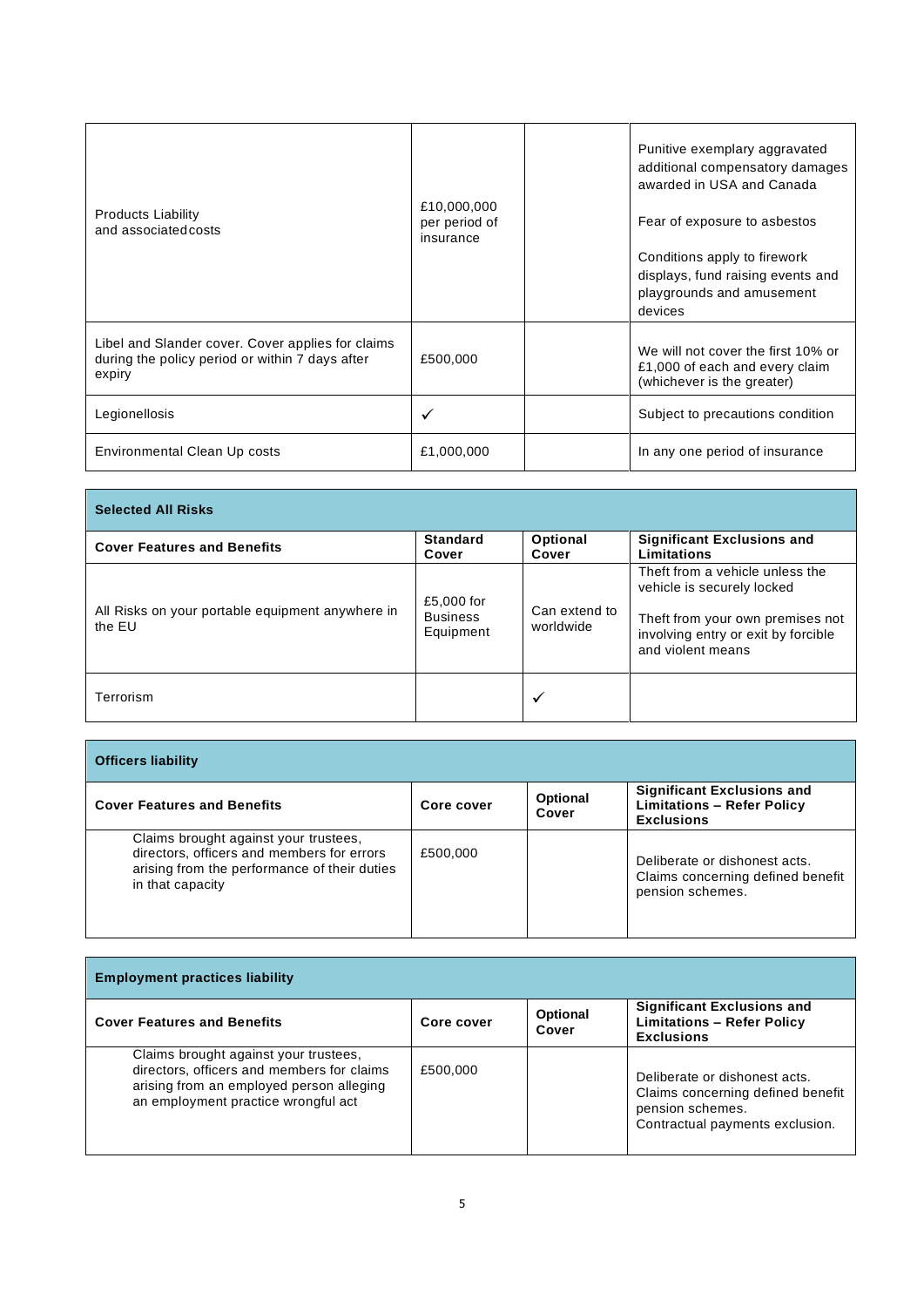| <b>Council legal liability and legal expenses</b>                 |            |                   |                                                                                           |
|-------------------------------------------------------------------|------------|-------------------|-------------------------------------------------------------------------------------------|
| <b>Cover Features and Benefits</b>                                | Core cover | Optional<br>Cover | <b>Special Clauses Section</b><br><b>Significant Exclusions and</b><br><b>Limitations</b> |
| Cover for the councils legal liability and legal<br>defence costs | £500,000   |                   | We will not cover claims with less<br>than 51% prospect of success                        |
| Internet and email cover                                          | ✓          |                   |                                                                                           |
| Employee dishonesty cover                                         | £150,000   |                   | £250 excess                                                                               |

| <b>Business equipment cover - optional</b>                                                                              |                          |                          |                                                                                    |  |
|-------------------------------------------------------------------------------------------------------------------------|--------------------------|--------------------------|------------------------------------------------------------------------------------|--|
| <b>Cover Features and Benefits</b>                                                                                      | <b>Standard</b><br>Cover | <b>Optional</b><br>Cover | <b>Special Clauses Section</b><br><b>Significant Exclusions and</b><br>Limitations |  |
| Cover for breakdown of computer equipment and<br>other business equipment                                               |                          | $\checkmark$             | Damage covered under<br>maintenance contract excluded                              |  |
| Includes reinstatement of data, hazardous<br>substances, expediting expenses, escape of<br>oil/water from storage tanks |                          | $\checkmark$             | Back-up of records is required                                                     |  |

| <b>Other features and benefits</b> |                       |                   |                                                                                                                   |  |  |
|------------------------------------|-----------------------|-------------------|-------------------------------------------------------------------------------------------------------------------|--|--|
| <b>Cover Features and Benefits</b> | <b>Standard Cover</b> | Optional<br>Cover | <b>Special Clauses Section</b><br><b>Significant Exclusions and</b><br>Limitations                                |  |  |
| Long term agreement                |                       | ✔                 | The policy must be in force for the<br>period agreed<br>Insurers are not obliged to accept<br>an offer of renewal |  |  |

| <b>Policy Significant or Unusual Exclusions and Limitations</b>                                                               |                                                                                   |  |  |  |
|-------------------------------------------------------------------------------------------------------------------------------|-----------------------------------------------------------------------------------|--|--|--|
| <b>Significant or Unusual Exclusions and Limitations</b>                                                                      | <b>Applies to</b>                                                                 |  |  |  |
| Terrorism exclusion (some cover available as optional extra)                                                                  | All covers                                                                        |  |  |  |
| Date Recognition Exclusion                                                                                                    | All covers except Employers<br>Liability and Personal Accident                    |  |  |  |
| Loss or damage to property resulting from a process involving heat application                                                | All covers                                                                        |  |  |  |
| Computer, data processing equipment and data operator error, virus or hacking                                                 | All covers except Employers<br>Liability, Personal Accident and<br>Legal Expenses |  |  |  |
| Special terms apply to empty buildings (you must advise your insurance advisor<br>immediately any premises become unoccupied) | All covers                                                                        |  |  |  |
| Fair presentation of risk condition                                                                                           | All covers                                                                        |  |  |  |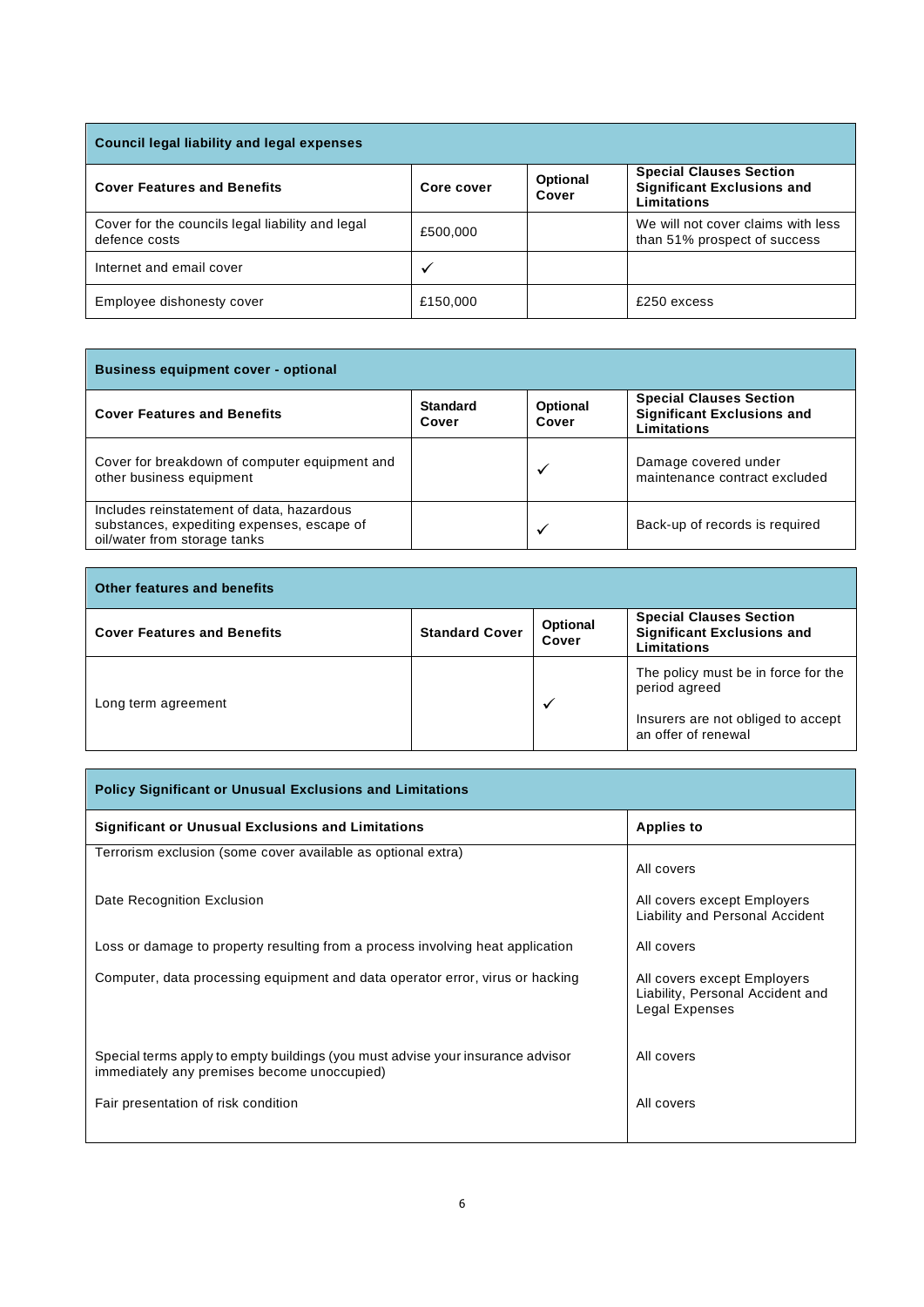| <b>Policy Excesses</b>                                                                                                                                                                                                                                                                                                                            |                                                                                                                                                                                                                                        |
|---------------------------------------------------------------------------------------------------------------------------------------------------------------------------------------------------------------------------------------------------------------------------------------------------------------------------------------------------|----------------------------------------------------------------------------------------------------------------------------------------------------------------------------------------------------------------------------------------|
| <b>Buildings and Contents:</b><br>Fire, Lightning, Explosion, Aircraft, Riot, Civil Commotion, Strikers,<br>Locked out Workers, Labour Disturbances or Earthquake<br>Flood damage<br>Contract works<br>Subsidence (optional cover)<br>Malicious damage, theft or attempted theft<br>Theft of building fabric<br>Impact damage<br>All other damage | £250<br>£250 (unless otherwise stated)<br>£250 (unless otherwise stated)<br>$£1,000$ (minimum)<br>£400 (unless otherwise stated)<br>£400 (unless otherwise stated)<br>£400 (unless otherwise stated)<br>£400 (unless otherwise stated) |
| All Risks on specified items                                                                                                                                                                                                                                                                                                                      | £250 (unless otherwise stated)                                                                                                                                                                                                         |
| <b>Public Liability</b>                                                                                                                                                                                                                                                                                                                           | £250 (unless otherwise stated)                                                                                                                                                                                                         |

## **Rradar advisory service automatically included**

#### rradar helplines provided automatically

- Access to expect legal, regulatory and risk management advice on Human resources and employment covering

- Health and safety
- Waste and environmental regulations
- Taxation
- Money laundering, fraud, bribery, and corruption, anti-competitive practices
- Legal advice on a wide range of areas including directors and shareholders duties, contract disputes, intellectual property, data protection, and cybercrime, financial crime, motoring and criminal offences

rradar's unlimited enquiry line is staffed by UK based experts with real industry experience including HR professionals, Health and Safety specialists and former tax inspectors, as well as leading accountants, solicitors and barristers with experience of every type of regulator, allegation, investigation and prosecution.

#### **General information**

## **Policy Duration**

The policy is annually renewable

#### **Sums Insured**

Correct values at risk must be advised to us. If the Sums Insured you request are not adequate this will result in the amount that your Insurers pay you in the event of a claim being reduced. You should review your sums insured and levels of cover regularly to ensure these remain adequate.

## **The Law Applicable**

You and the Insurers can choose the law which applies to the policy. The Insurers propose that the law of England and Wales apply. Unless you and the Insurers agree otherwise, the Law of England and Wales will apply to the policy.

## **Your Right to Cancel**

You may cancel the policy within 14 days of receiving the policy, or the renewal date, if for any reason you are dissatisfied, or the policy does not meet your requirements.

Your Insurers will refund part of the premium paid, proportionate to the unexpired period of insurance following cancellation, provided that no claim has been paid or is outstanding in the current period of insurance.

#### **How to Make a Claim**

In the first instance utilise the Assistance Helplines or claim notification phone numbers detailed in the policy schedule or contact your insurance advisor

#### **Making a Complaint**

If your complaint relates to a claim on your policy, please contact the department dealing with your claim. If your complaint relates to anything else, please contact your insurance